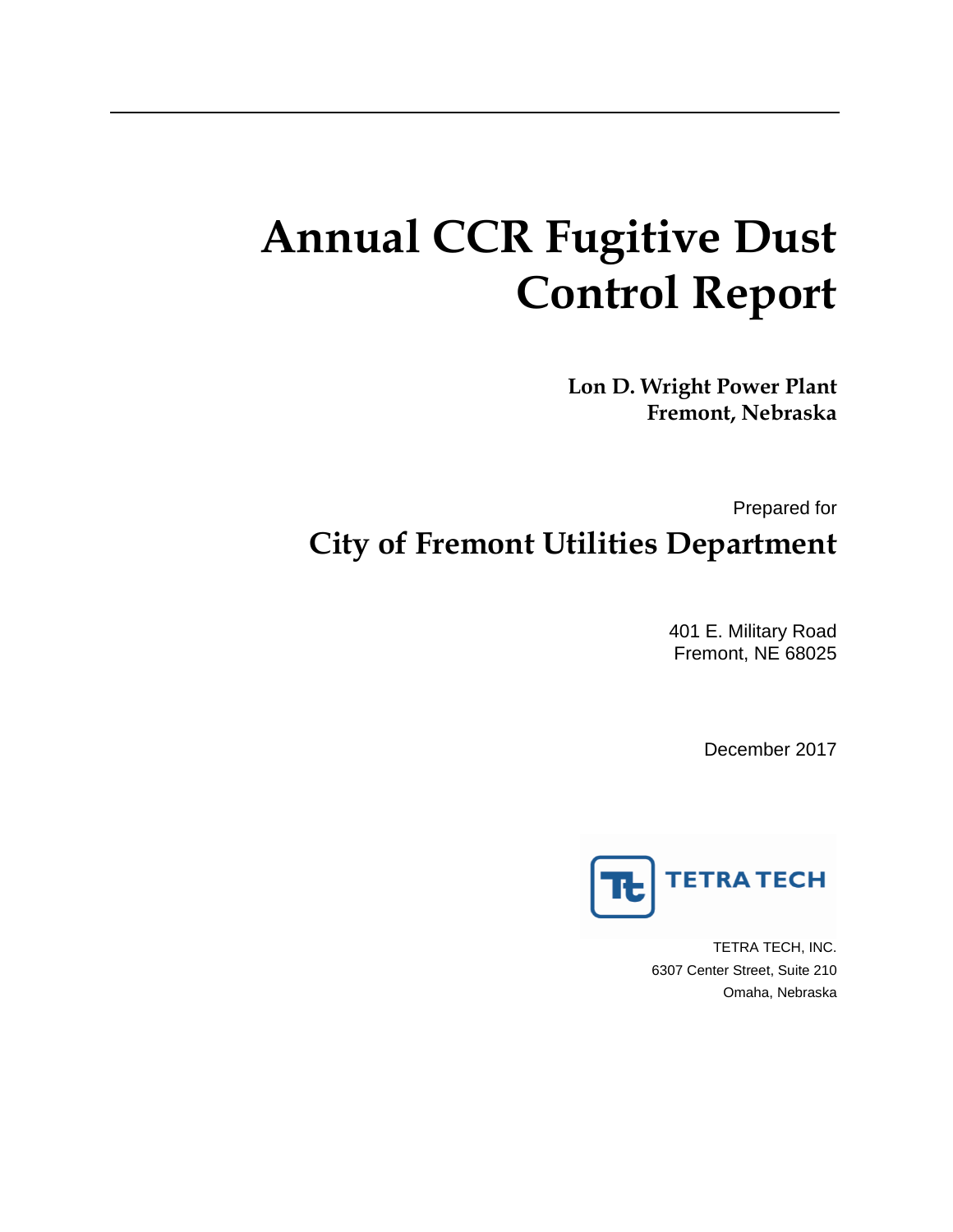## **Contents**

| <b>Section</b> |                                                                   | Page |
|----------------|-------------------------------------------------------------------|------|
|                |                                                                   |      |
| 1.1            |                                                                   |      |
| 1.2            | Purpose and Scope of the Annual CCR Fugitive Dust Control Report1 |      |
| 1.3            |                                                                   |      |
|                |                                                                   |      |
| 2.1            |                                                                   |      |
| 2.2            |                                                                   |      |
| 2.3            |                                                                   |      |
| <b>Tables</b>  |                                                                   |      |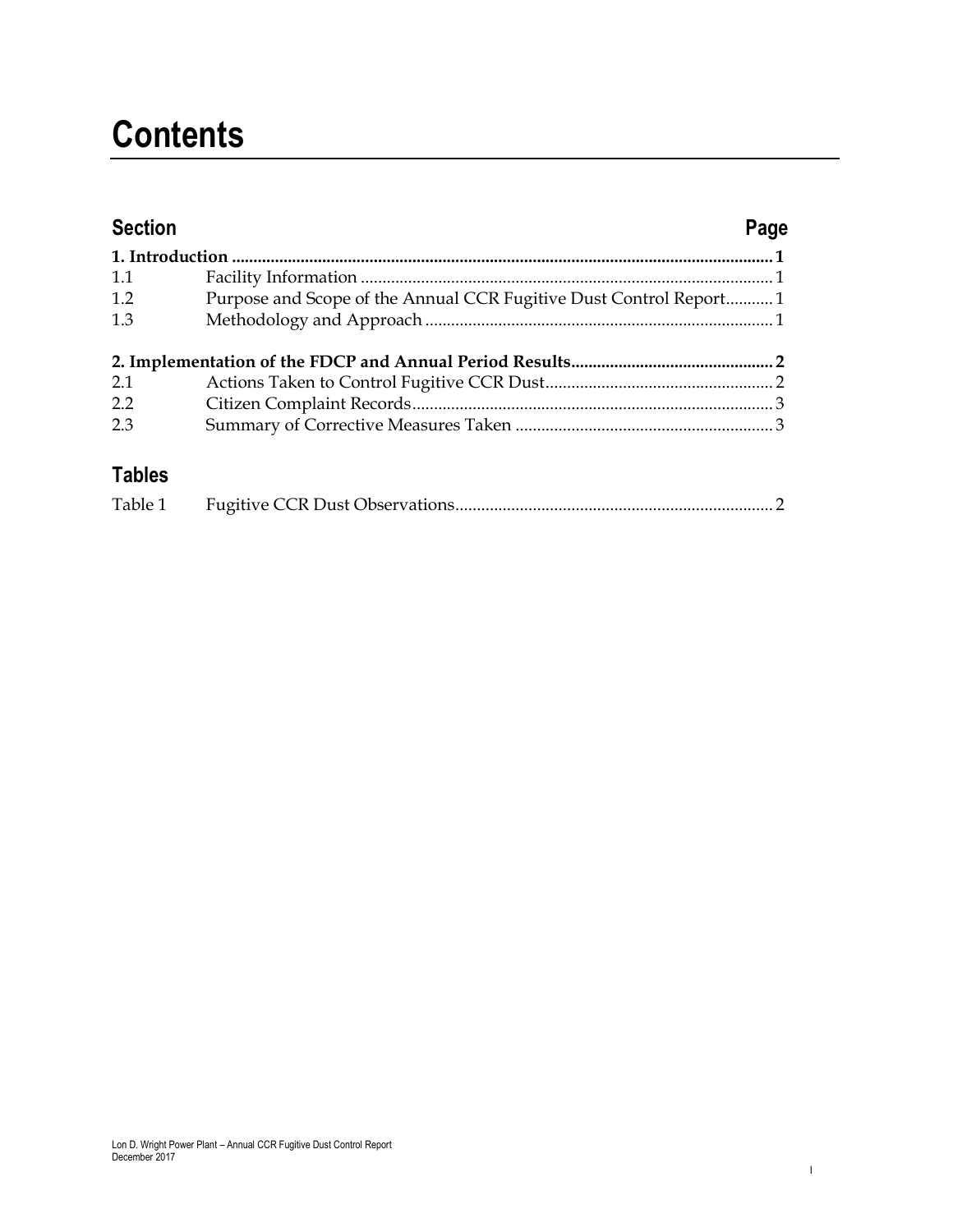#### **Section 1: Introduction**

| 1.1<br><b>Facility Information</b> |                                             |
|------------------------------------|---------------------------------------------|
| <b>Facility Name:</b>              | Lon D. Wright Power Plant                   |
| <b>Facility Street Address:</b>    | 2701 E. First St.<br>Fremont, NE 68025      |
| 24-Hour Facility Phone Number:     | $(402)$ 727-2646                            |
| <b>Owner Name:</b>                 | <b>City of Fremont Utilities Department</b> |
| <b>Owner Address:</b>              | 400 E. Military Avenue<br>Fremont, NE 68025 |

#### **1.2 Purpose and Scope of the Annual CCR Fugitive Dust Control Report**

This report is prepared in accordance with Section 5 of the facility's Fugitive Dust Control Plan (FDCP) to comply with 40 CFR 257.80(c). This is the second annual report covering the period since the previous Annual CCR Fugitive Dust Control Report was entered into the facility's operating record.

#### **1.3 Methodology and Approach**

The preparation of this report is based on an annual review consisting of a facility visit and personnel interview conducted on December 18, 2017 and review of documentation related to Coal Combustion Residual (CCR) fugitive dust control that was generated during the annual period including, but not limited to: Weekly CCR Unit Compliance Evaluations, citizen complaints, and any other available documentation relating to CCR Fugitive Dust Control.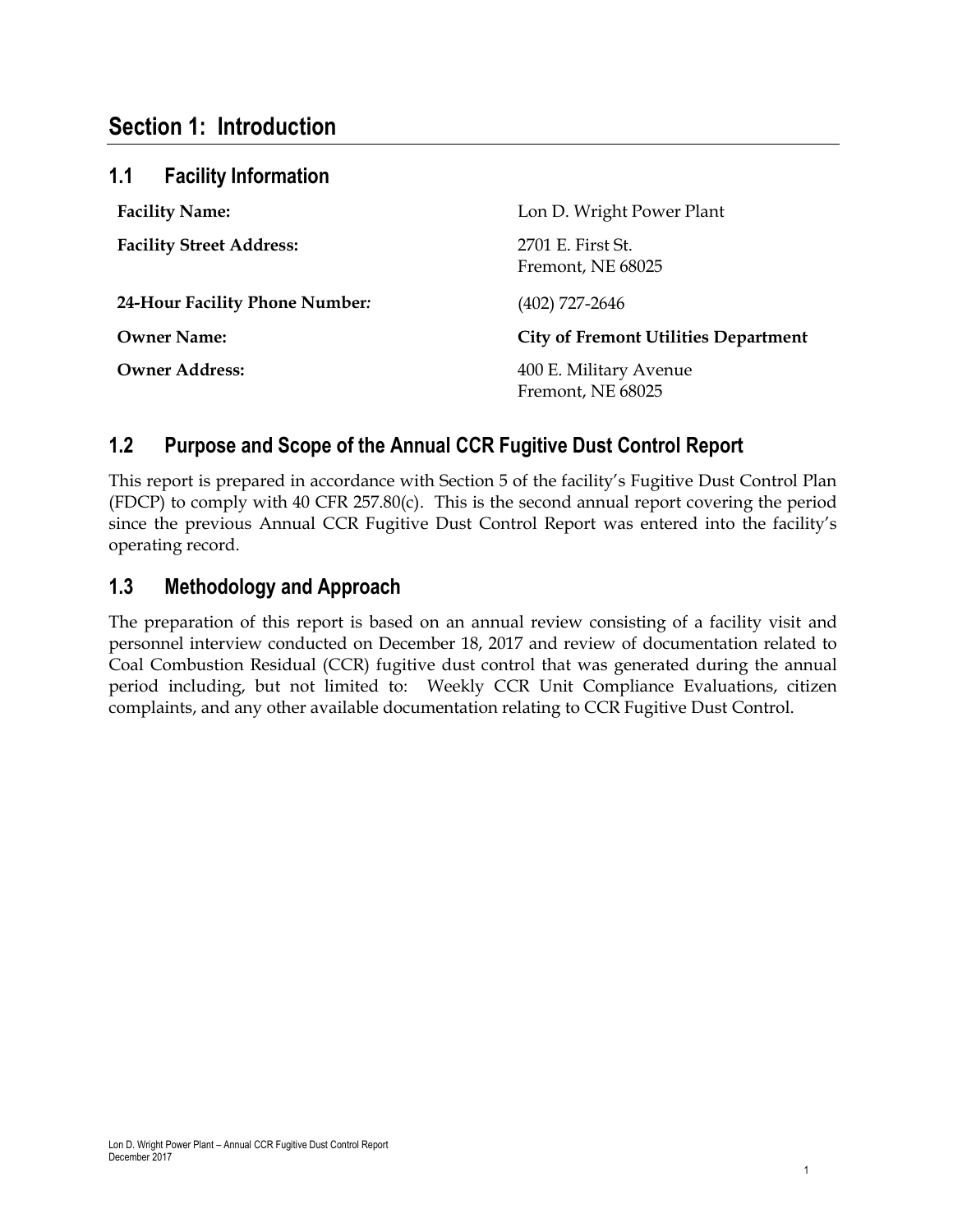### **Section 2: Implementation of the FDCP and Annual Period Results**

Procedures outlined in subsection 3.2 of the FDCP include CCR conditioning, personnel training and communications, routine evaluation of affected areas, contractor communications, and citizen complaint procedures. Potential control measures identified in subsection 3.3 of the FDCP are implemented as corrective measures when: (1) fugitive CCR dust is observed at the facility or (2) when weather conditions and/or operations activities are such that fugitive CCR dust is likely to occur. The following subsections 2.1 – 2.3 provide the annual period results of the implementation of the FDCP.

#### **2.1 Actions Taken to Control Fugitive CCR Dust**

As noted above, the facility implemented the FDCP to initiate formalized fugitive CCR dust control.

This period, fugitive CCR dust was observed on ten occasions at the facility and actions to control the fugitive CCR dust were taken as shown in Table 1 below:

| <b>Date</b>       | <b>Wind Direction and</b><br><b>Speed</b> | <b>Actions Taken</b>                                                                                                                                                                          |
|-------------------|-------------------------------------------|-----------------------------------------------------------------------------------------------------------------------------------------------------------------------------------------------|
| February 27, 2017 | SSE, 10 mph                               | Communications with applicable facility staff (fuel handling team)<br>were conducted, site activities were limited, and water was applied<br>to access roads and CCR piles.                   |
| March 6, 2017     | $S$ , 23 mph, $+$ gusts                   | Communications with applicable facility staff (fuel handling team)<br>were conducted, ash handling activities were suspended, and<br>water was applied to access roads and CCR piles.         |
| March 13, 2017    | NNW, 12 mph                               | Communications with applicable facility staff (fuel handling team)<br>were conducted and ash handling activities were suspended.<br>Water was not applied due to below freezing temperatures. |
| March 20, 2017    | NNE, 14 mph                               | Communications with applicable facility staff (fuel handling team)<br>were conducted. Additional monitoring was conducted and water<br>was applied during truck load outs.                    |
| August 7, 2017    | $N, 6$ mph                                | Communications with applicable facility staff (fuel handling team)<br>were conducted. Additional monitoring was conducted and water<br>was applied during truck load outs.                    |
| October 23, 2017  | NW, 25 mph + gusts                        | Communications with applicable facility staff (fuel handling team)<br>were conducted and water was applied to the CCR unit area.                                                              |
| October 30, 2017  | NW, 25 mph                                | Communications with applicable facility staff (fuel handling team)<br>were conducted and water was applied to the CCR unit area.                                                              |
| November 17, 2017 | SSE, 10 mph                               | Communications with applicable facility staff (fuel handling team)<br>were conducted and water was applied to the CCR unit area.                                                              |
| December 4, 2017  | WNW, 20 mph                               | Communications with applicable facility staff (fuel handling team)<br>were conducted and water was applied to the CCR unit area.                                                              |
| December 11, 2017 | NW, 31 mph                                | Communications with applicable facility staff (fuel handling team)<br>were conducted, ash handling activities were suspended, and<br>water was applied to access roads and CCR piles.         |

**TABLE 1 Fugitive CCR Dust Observations**